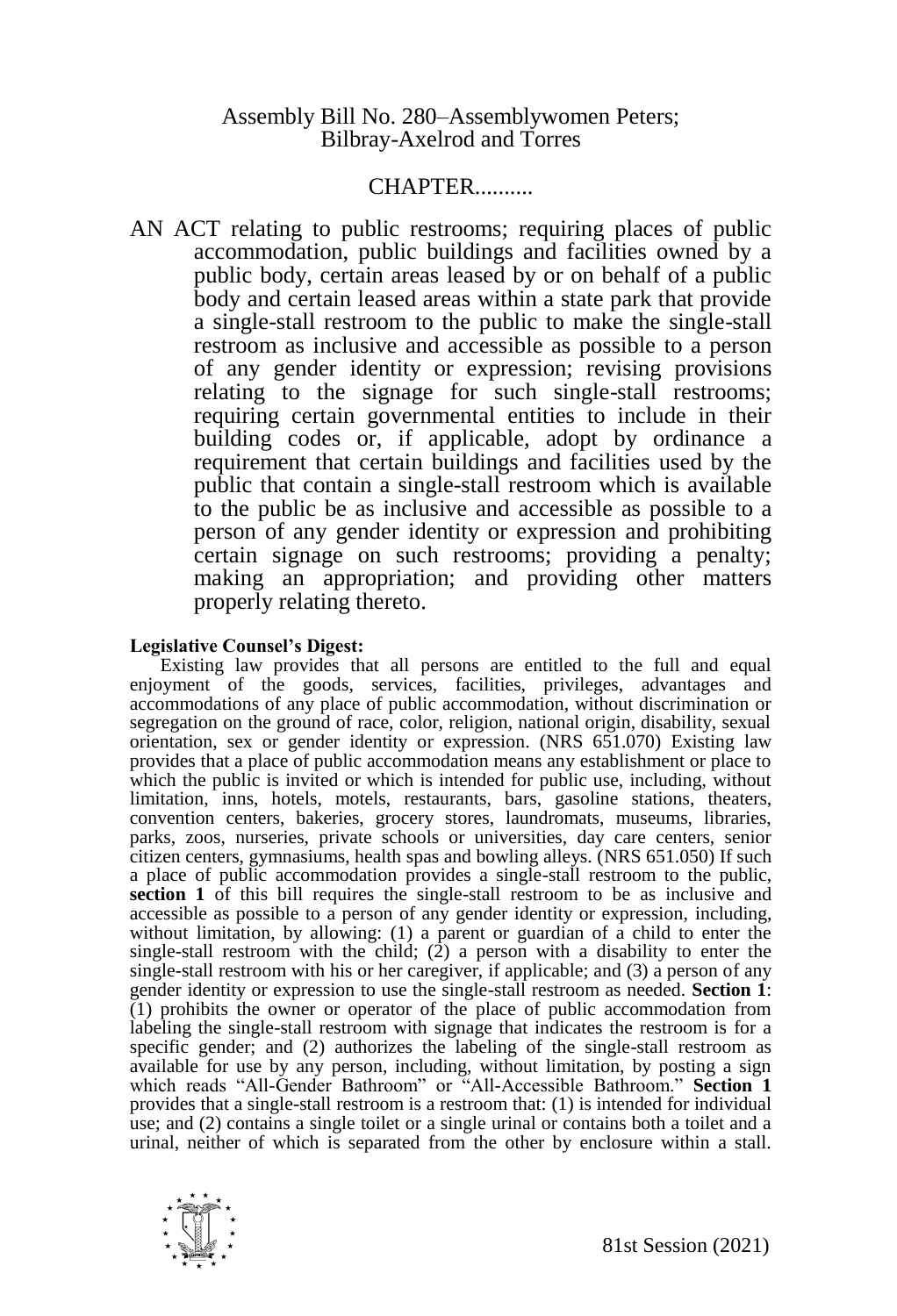Finally, **sections 1 and 6.5** of this bill provide that the provisions of **sections 1 and 6.5** do not establish a private right of action or authorize the filing of a complaint with the Nevada Equal Rights Commission.

**Sections 2, 3 and 15** of this bill make conforming changes relating to the applicability of **section 1** and the placement of **section 1** in the Nevada Revised Statutes. **Section 4** of this bill provides that any person who deprives, interferes with or punishes another person for accessing such single-stall restrooms is guilty of a misdemeanor. **Section 6** of this bill authorizes any county or incorporated city of this State to adopt a local ordinance that prohibits an infringement of a person's rights, privileges or access to such single-stall restrooms.

**Section 9** of this bill requires each county, city and any other governmental entity that adopts a building code, including school districts in larger counties, to include in its respective building code a requirement that any single-stall restroom made available to the public and contained in a permanent building or facility used by the public and that is constructed on or after October 1, 2021, comply with provisions relating to the inclusivity and accessibility and signage of single-stall restrooms that are identical to the provisions that apply to places of public accommodations in **section 1**. **Section 9** provides that if a county or city has no building code, the county or city is required to adopt such requirements by ordinance. **Sections 7, 8 and 10** of this bill make conforming changes relating to the applicability of the requirements contained in **section 9** as well as the placement of **section 9** in the Nevada Revised Statutes.

**Sections 11 and 12** of this bill also make provisions relating to the inclusivity and accessibility and signage of single-stall restrooms that are identical to the provisions that apply to places of public accommodations in **section 1** apply to: (1) a public building or facility owned by a public body that provides a single-stall restroom to the public; and (2) an area leased by or on behalf of a public body and used primarily to provide a service to the public and certain leased areas within a state park. **Section 12** provides that a contract for such a leased area that does not satisfy these requirements which is entered into on or after October 1, 2021, is void and unenforceable. **Section 13** of this bill makes a conforming change relating to the placement of **section 12** in the Nevada Revised Statutes. **Section 14** of this bill authorizes a person to report a violation of **section 12** to the Attorney General, who is required to notify the public body responsible for the alleged violation. If the public body fails to comply with the provisions of **section 12**, **section 14** requires the Attorney General to take such action as is necessary to ensure compliance.

**Section 15.5** of this bill provides that **sections 4, 5 and 14**, which are the enforcement provisions of this bill, do not become effective until February 1, 2022.

**Section 15.2** of this bill makes an appropriation to the Division of State Parks of the State Department of Conservation and Natural Resources for the costs of replacement signage and mounting hardware at restrooms in state parks.

EXPLANATION – Matter in *bolded italics* is new; matter between brackets **[**omitted material**]** is material to be omitted.

## THE PEOPLE OF THE STATE OF NEVADA, REPRESENTED IN SENATE AND ASSEMBLY, DO ENACT AS FOLLOWS:

**Section 1.** Chapter 651 of NRS is hereby amended by adding thereto a new section to read as follows:

*1. The owner or operator of a place of public accommodation that provides a single-stall restroom to the public shall make the* 

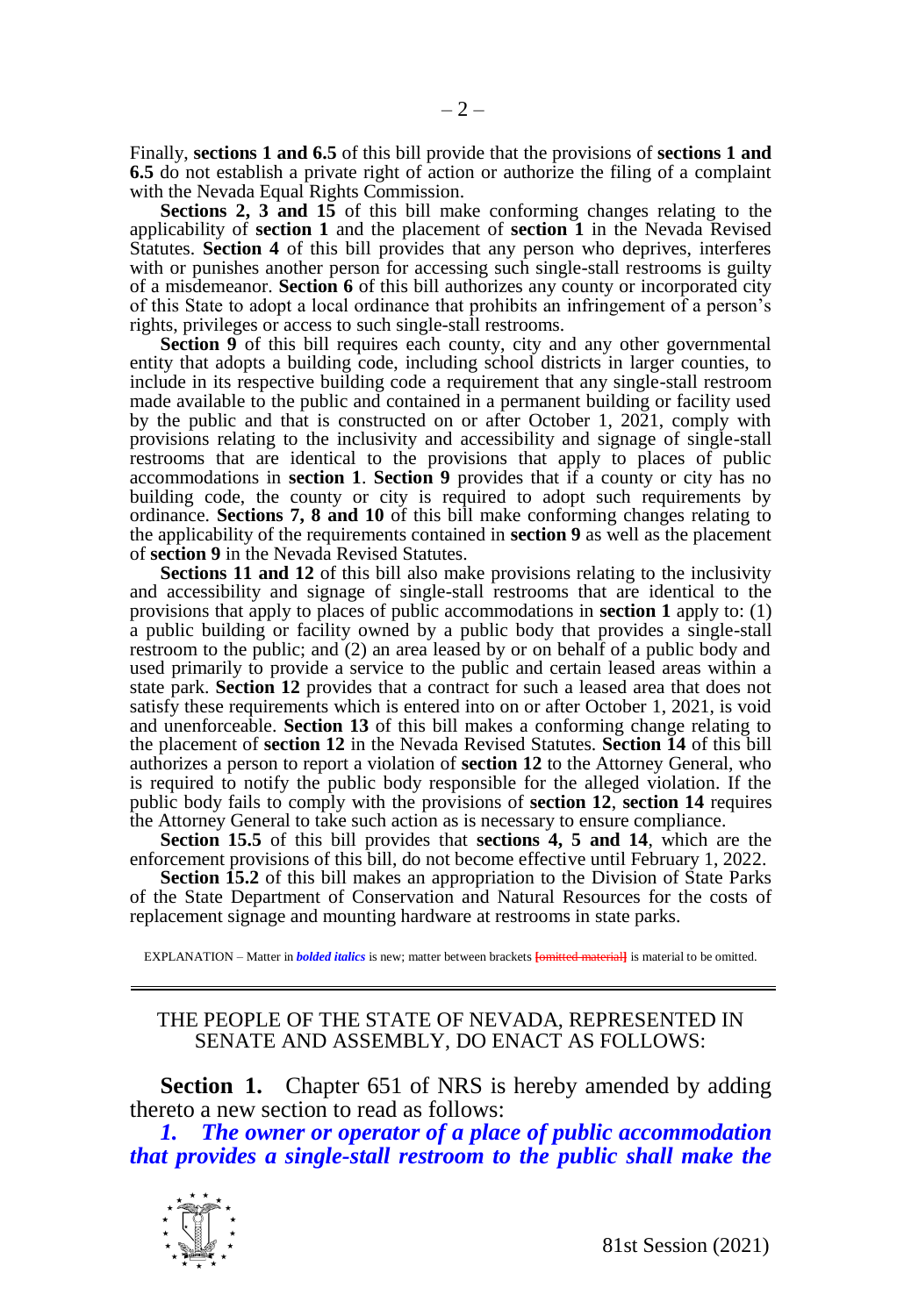*single-stall restroom as inclusive and accessible as possible to a person of any gender identity or expression, including, without limitation, by allowing:*

*(a) A parent or guardian of a child to enter the single-stall restroom with the child;*

*(b) A person with a disability to enter the single-stall restroom with his or her caregiver, if applicable; and*

*(c) A person of any gender identity or expression to use the single-stall restroom as needed.*

*2. The owner or operator of a place of public accommodation that provides a single-stall restroom to the public:*

*(a) Shall not label the single-stall restroom with gendered signage; and*

*(b) May label the single-stall restroom as available for use by any person, including, without limitation, by posting a sign that reads "All-Gender Bathroom" or "All-Accessible Bathroom."*

*3. The provisions of this section do not:*

*(a) Establish a private right of action against an owner or operator described in subsection 1; or*

*(b) Authorize the filing of a complaint with the Nevada Equal Rights Commission,*

*for a violation of the provisions of this section.* 

*4. As used in this section:*

*(a) "Caregiver" has the meaning ascribed to it in NRS 449A.306.*

*(b) "Gendered signage" means any sign posted on a singlestall restroom that uses words or images of a person to denominate sex.*

*(c) "Single-stall restroom" means a restroom that:*

*(1) Is intended for individual use; and*

*(2) Contains:*

*(I) A single toilet or a single urinal; or*

*(II) A toilet and a urinal, neither of which is separated from the other by enclosure within a stall.*

**Sec. 2.** NRS 651.060 is hereby amended to read as follows:

651.060 The provisions of NRS 651.050 to 651.110, inclusive, *and section 1 of this act* do not apply to any private club or other establishment not in fact open to the public, except to the extent that the facilities of such establishment are made available to the customers or patrons of an establishment within the scope of NRS 651.050.

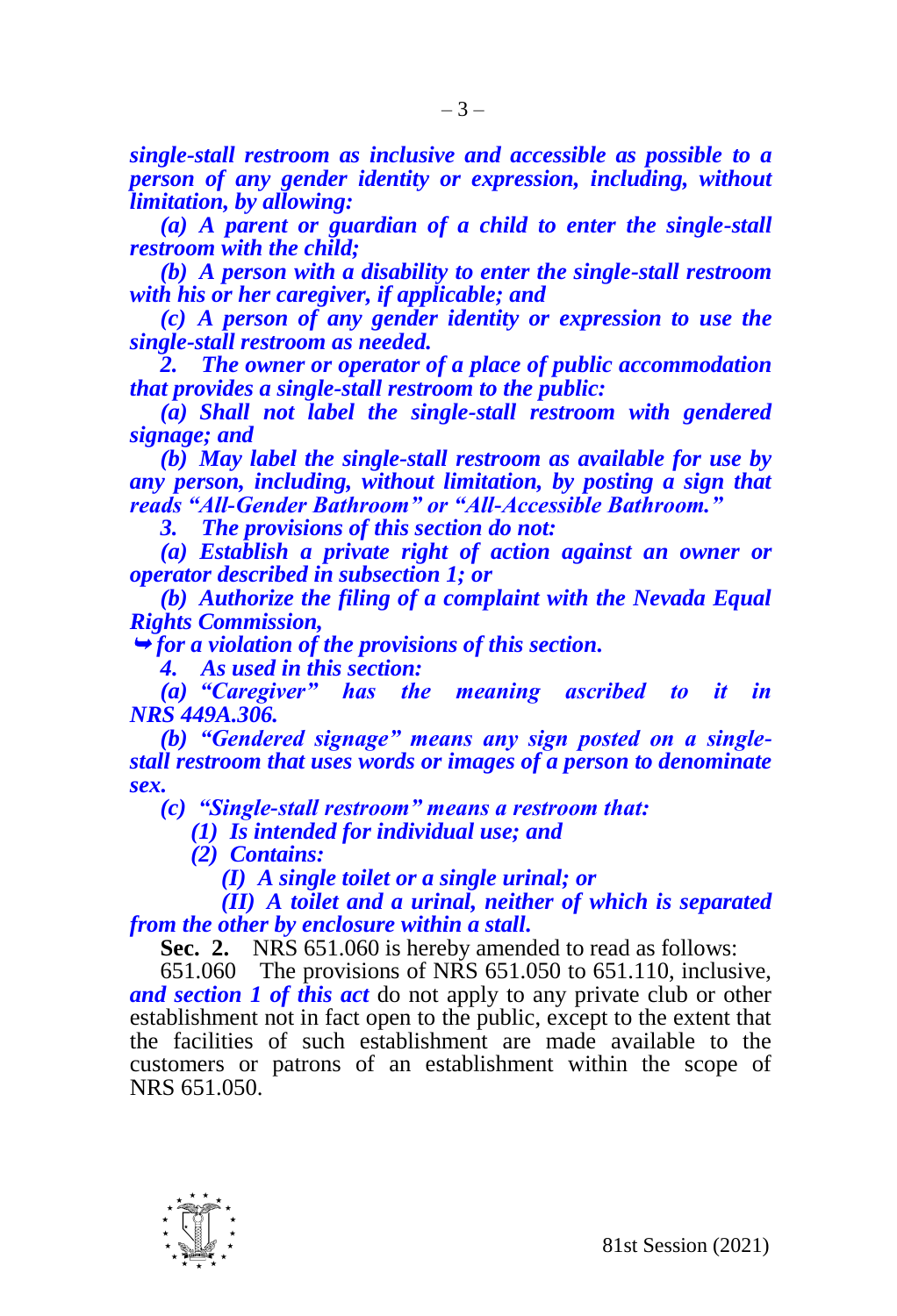**Sec. 3.** NRS 651.065 is hereby amended to read as follows:

651.065 1. Notwithstanding any provision of NRS 651.050 to 651.110, inclusive, *and section 1 of this act,* it is not unlawful and is not a ground for a civil action for any place of public accommodation to offer differential pricing, discounted pricing or special offers based on sex to promote or market the place of public accommodation.

2. As used in this section, "place of public accommodation" has the meaning ascribed to it in NRS 651.050.

**Sec. 4.** NRS 651.080 is hereby amended to read as follows:

651.080 1. Any person is guilty of a misdemeanor who:

(a) Withholds, denies, deprives or attempts to withhold, deny or deprive any other person of any right *,* **[**or**]** privilege *or access* secured by NRS 651.070 or 651.075 **[**;**]** *or section 1 of this act;*

(b) Intimidates, threatens, coerces or attempts to threaten, intimidate or coerce any other person for the purpose of interfering with any right *,* **[**or**]** privilege *or access* secured by NRS 651.070 or 651.075 **[**;**]** *or section 1 of this act;* or

(c) Punishes or attempts to punish any other person for exercising or attempting to exercise any right,  $\overline{\text{for}}$  privilege *or access* secured by NRS 651.070 or 651.075 **[**.**]** *or section 1 of this act.*

2. A prosecution for violation of a local ordinance authorized by NRS 651.100 is a bar to any prosecution pursuant to this section.

**Sec. 5.** (Deleted by amendment.)

**Sec. 6.** NRS 651.100 is hereby amended to read as follows:

651.100 Any county or incorporated city of this state may adopt a local ordinance prohibiting infringement of the rights **, [or**] privileges *or access* secured by NRS 651.070 or 651.075 **[**,**]** *or section 1 of this act,* but such an ordinance must not apply to any establishment outside the scope of NRS 651.050 and 651.060 or impose a penalty more severe than that provided by NRS 651.075 or 651.080. A prosecution pursuant to NRS 651.075 or 651.080 is a bar to any prosecution pursuant to an ordinance authorized by this section.

**Sec. 6.5.** NRS 651.110 is hereby amended to read as follows: 651.110 **[**Any**]**

*1. Except as otherwise provided in subsection 2, any* person who believes he or she has been denied full and equal enjoyment of the goods, services, facilities, privileges, advantages and accommodations of any place of public accommodation because of discrimination or segregation based on race, color, religion, national origin, disability, sexual orientation, sex or gender identity or

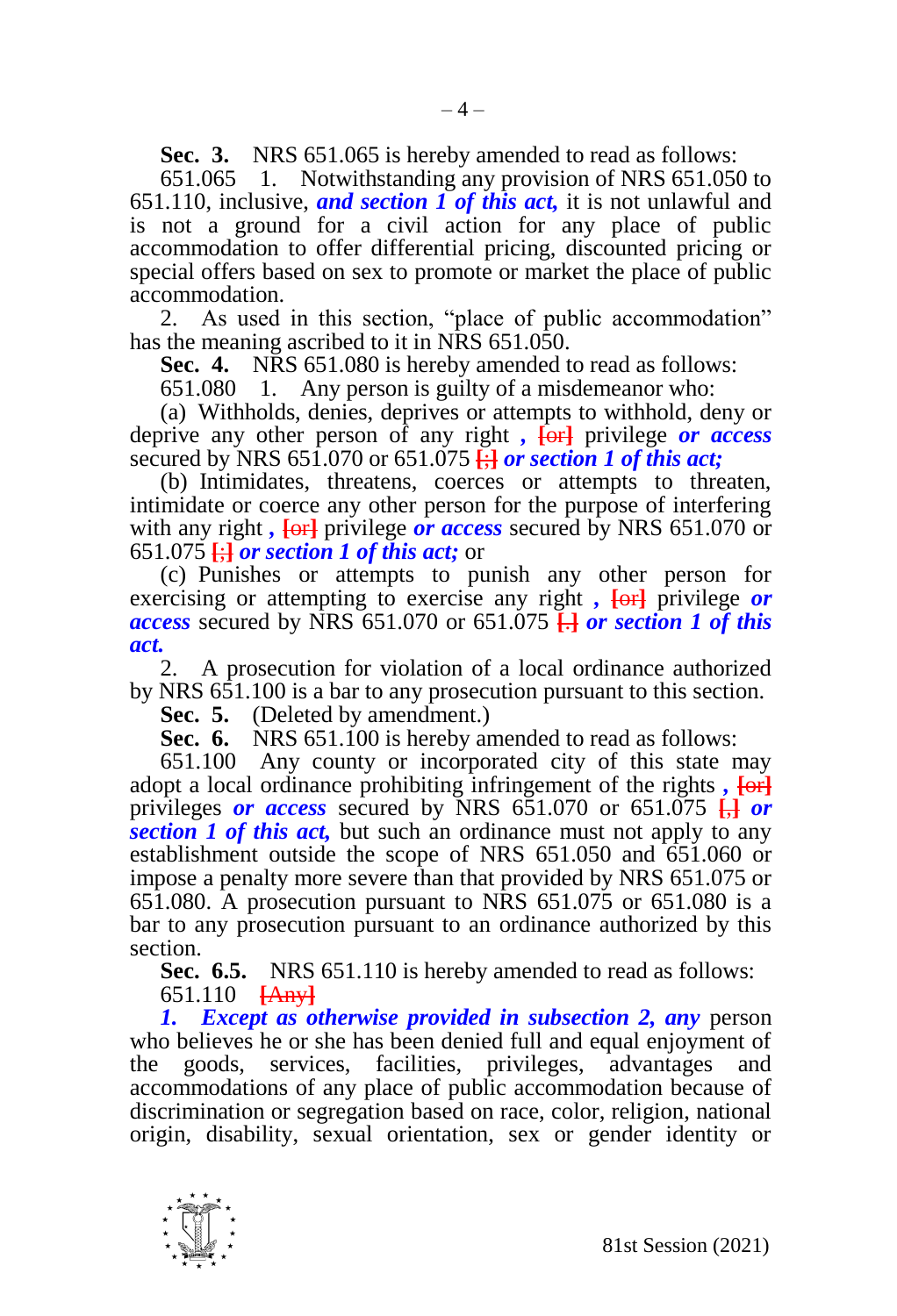expression may file a complaint to that effect with the Nevada Equal Rights Commission.

*2. A complaint may not be filed with the Nevada Equal Rights Commission for a violation of section 1 of this act.*

**Sec. 7.** NRS 244.3675 is hereby amended to read as follows:

244.3675 Subject to the limitations set forth in NRS 244.368, 278.02315, 278.580, 278.582, 278.584, 278.586, 444.340 to 444.430, inclusive, and 477.030, *and section 9 of this act,* the boards of county commissioners within their respective counties may:

1. Regulate all matters relating to the construction, maintenance and safety of buildings, structures and property within the county.

2. Adopt any building, electrical, housing, plumbing or safety code necessary to carry out the provisions of this section and establish such fees as may be necessary. Except as otherwise provided in NRS 278.580, these fees do not apply to the State of Nevada or the Nevada System of Higher Education.

**Sec. 8.** NRS 268.413 is hereby amended to read as follows:

268.413 Subject to the limitations contained in NRS 244.368, 278.02315, 278.580, 278.582, 278.584, 278.586, 444.340 to 444.430, inclusive, and 477.030, *and section 9 of this act,* the city council or other governing body of an incorporated city may:

1. Regulate all matters relating to the construction, maintenance and safety of buildings, structures and property within the city.

2. Adopt any building, electrical, plumbing or safety code necessary to carry out the provisions of this section and establish such fees as may be necessary. Except as otherwise provided in NRS 278.580, those fees do not apply to the State of Nevada or the Nevada System of Higher Education.

**Sec. 9.** Chapter 278 of NRS is hereby amended by adding thereto a new section to read as follows:

*1. Each county, city and any other governmental entity that adopts a building code shall include in its respective building code a requirement that any single-stall restroom made available to the public which is contained in a permanent building or facility used by the public that is constructed on or after October 1, 2021, be as inclusive and accessible as possible to a person of any gender identity or expression, including, without limitation, by allowing:*

*(a) A parent or guardian of a child to enter the single-stall restroom with the child;*

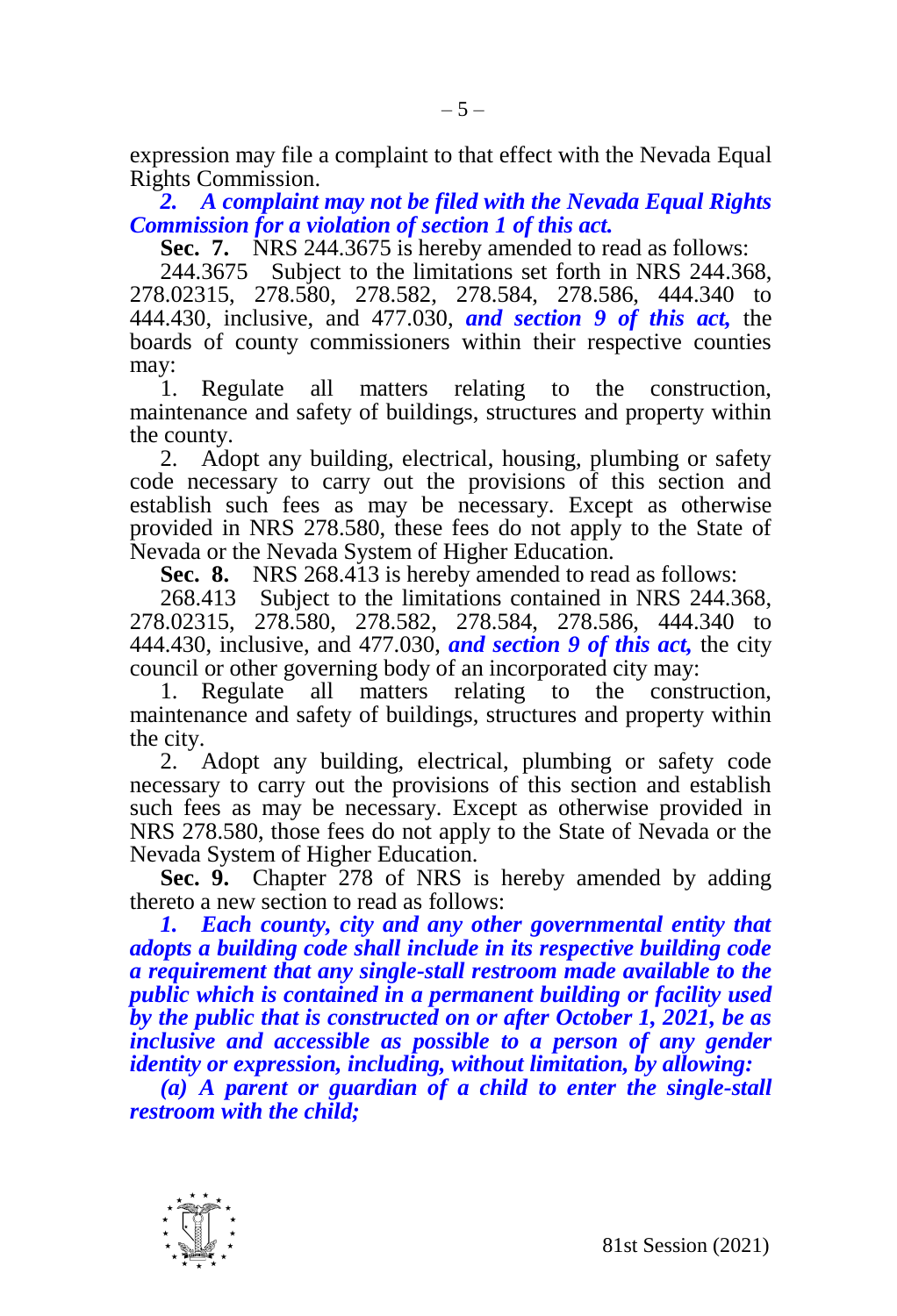*(b) A person with a disability to enter the single-stall restroom with his or her caregiver, if applicable; and*

*(c) A person of any gender identity or expression to use the single-stall restroom as needed.*

 *The owner or operator of such a permanent building or facility that contains a single-stall restroom which is available to the public shall not label the single-stall restroom with gendered signage, but may label the single-stall restroom as available for use by any person, including, without limitation, by posting a sign that reads "All-Gender Bathroom" or "All-Accessible Bathroom."*

*2. If a county or a city has no building code, it shall adopt by ordinance a requirement that any single-stall restroom made available to the public which is contained in a permanent building or facility used by the public that is constructed on or after October 1, 2021, be as inclusive and accessible as possible as provided in subsection 1.*

*3. The provisions of this section apply, without limitation, to any school district for which a building code is adopted pursuant to subsection 2 of NRS 393.110.*

*4. As used in this section:*

*(a) "Caregiver" has the meaning ascribed to it in NRS 449A.306.*

*(b) "Gendered signage" means any sign posted on a singlestall restroom that uses words or images of a person to denominate sex.*

*(c) "Single-stall restroom" means a restroom that:*

*(1) Is intended for individual use; and*

*(2) Contains:*

*(I) A single toilet or a single urinal; or*

*(II) A toilet and a urinal, neither of which is separated from the other by enclosure within a stall.*

**Sec. 10.** NRS 278.010 is hereby amended to read as follows:

278.010 As used in NRS 278.010 to 278.630, inclusive, *and section 9 of this act,* unless the context otherwise requires, the words and terms defined in NRS 278.0103 to 278.0195, inclusive, have the meanings ascribed to them in those sections.

**Sec. 11.** NRS 338.180 is hereby amended to read as follows:

338.180 1. The Legislature of the State of Nevada declares that:

(a) The primary purpose of this section is to provide, subject to the limitations set forth in this section, for the removal and elimination of architectural barriers to persons with a physical

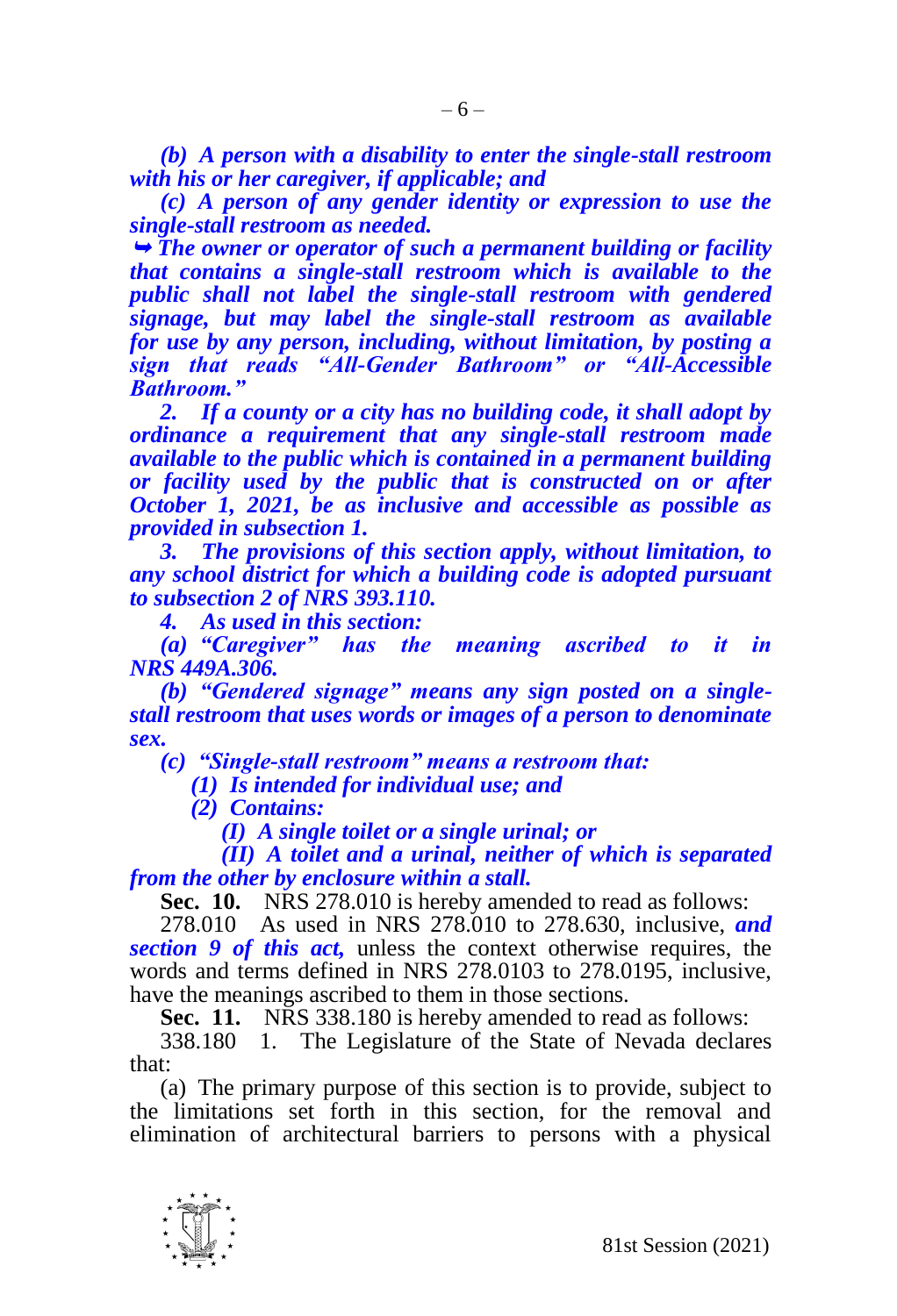handicap in public buildings and facilities designed after July 1, 1973, in order to encourage and facilitate the employment of persons with a physical handicap and to make public buildings accessible to and usable by persons with a physical handicap; and

(b) It is the intent of the Legislature that insofar as possible all buildings and facilities used by the public be accessible to, and functional for, persons with a physical handicap, without loss of function, space or facility where the general public is concerned.

2. All plans and specifications for the construction of public buildings and facilities owned by a public body must, after July 1, 1973, provide facilities and features for persons with a physical handicap so that buildings which are normally used by the public are constructed with entrance ramps, toilet facilities, drinking fountains, doors and public telephones accessible to and usable by persons with a physical handicap. In addition, all plans and specifications for the construction or alteration of public buildings and facilities owned by a public body must comply with the applicable requirements of the:

(a) Americans with Disabilities Act of 1990, 42 U.S.C. §§ 12101 et seq., and the regulations adopted pursuant thereto, including, without limitation, the Americans with Disabilities Act Accessibility Guidelines for Buildings and Facilities set forth in Appendix A of Part 36 of Title 28 of the Code of Federal Regulations;

(b) Minimum Guidelines and Requirements for Accessible Design, 36 C.F.R. §§ 1190.1 et seq.; and

(c) Fair Housing Act, 42 U.S.C. § 3604, and the regulations adopted pursuant thereto.

 $\rightarrow$  The requirements of paragraph (a) of this subsection are not satisfied if the plans and specifications comply solely with the Uniform Federal Accessibility Standards set forth in Appendix A of Part 101-19.6 of Title 41 of the Code of Federal Regulations.

3. All public bodies shall, in the design, construction and alteration of public buildings and facilities comply with the applicable requirements of the:

(a) Americans with Disabilities Act of 1990, 42 U.S.C. §§ 12101 et seq., and the regulations adopted pursuant thereto, including, without limitation, the Americans with Disabilities Act Accessibility Guidelines for Buildings and Facilities set forth in Appendix A of Part 36 of Title 28 of the Code of Federal Regulations;

(b) Minimum Guidelines and Requirements for Accessible Design, 36 C.F.R. §§ 1190.1 et seq.; and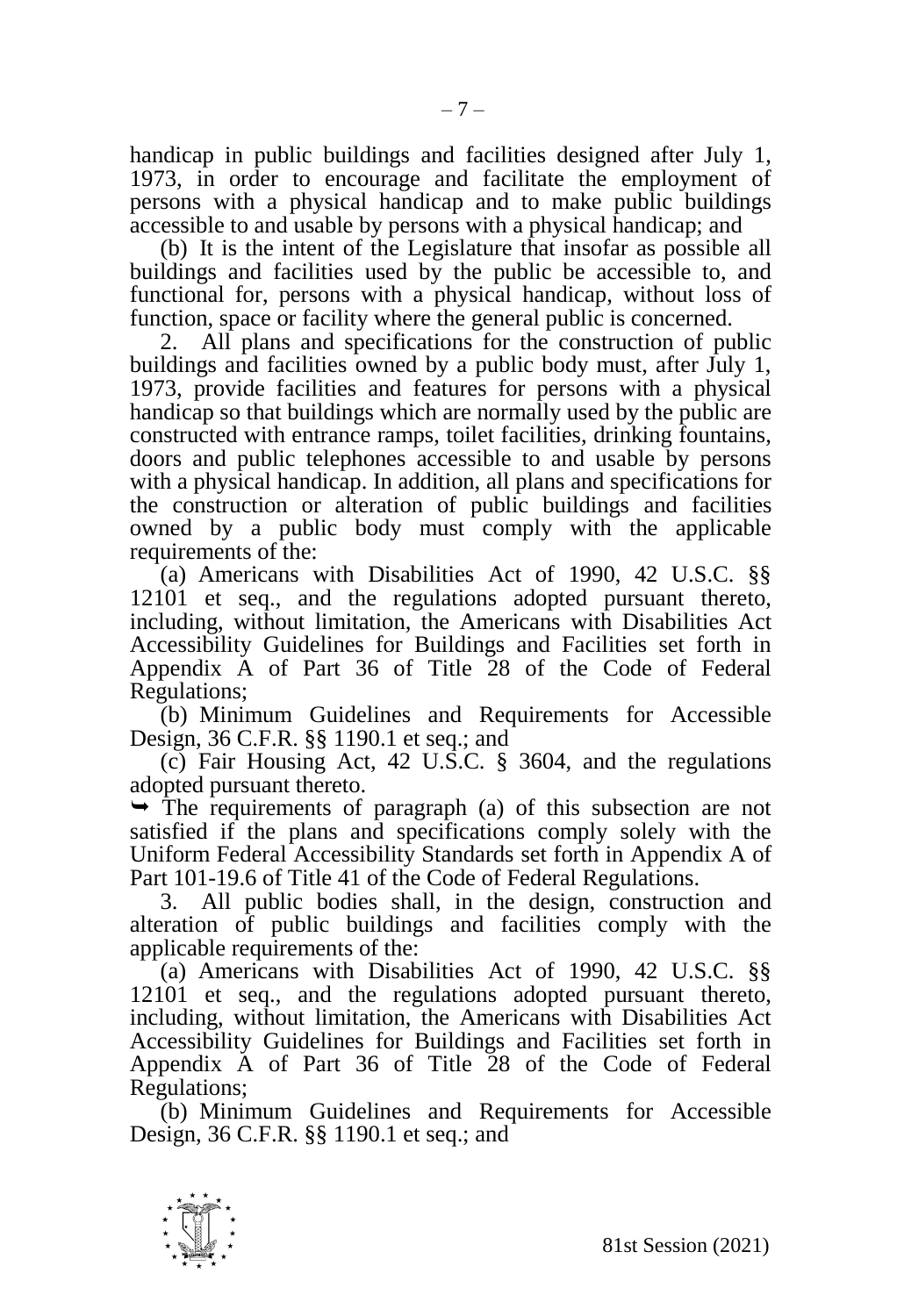(c) Fair Housing Act, 42 U.S.C. § 3604, and the regulations adopted pursuant thereto.

 $\rightarrow$  The requirements of paragraph (a) of this subsection are not satisfied if the public body complies solely with the Uniform Federal Accessibility Standards set forth in Appendix A of Part 101- 19.6 of Title 41 of the Code of Federal Regulations.

4. In each public building and facility owned by a public body, each entrance to a corridor which leads to a toilet facility must be marked with a sign which:

(a) Conforms to the requirements related to signage contained in §§ 4.30 et seq. of the Americans with Disabilities Act Accessibility Guidelines for Buildings and Facilities set forth in Appendix A of Part 36 of Title 28 of the Code of Federal Regulations; and

(b) Uses symbols, raised letters and Braille to:

(1) Identify the toilet facility and the gender of persons who may use the toilet facility; and

(2) If the toilet facility is for the exclusive use of persons of one gender:

(I) Indicate that the toilet facility is for the exclusive use of persons of that gender; and

(II) Provide direction to a toilet facility that may be used by persons of the other gender.

5. *A public body that owns a public building or facility which provides a single-stall restroom to the public shall make the singlestall restroom as inclusive and accessible as possible to a person of any gender identity or expression, including, without limitation, by allowing:*

*(a) A parent or guardian of a child to enter the single-stall restroom with the child;*

*(b) A person with a disability to enter the single-stall restroom with his or her caregiver, if applicable; and*

*(c) A person of any gender identity or expression to use the single-stall restroom as needed.*

 *The public body that owns the public building or facility which provides a single-stall restroom to the public shall not label the single-stall restroom with gendered signage and may label the single-stall restroom as available for use by any person, including, without limitation, by posting a sign which reads "All-Gender Bathroom" or "All-Accessible Bathroom."*

*6.* The Division shall verify that all public buildings and facilities owned by the State of Nevada conform with the requirements of this section. Each political subdivision shall verify

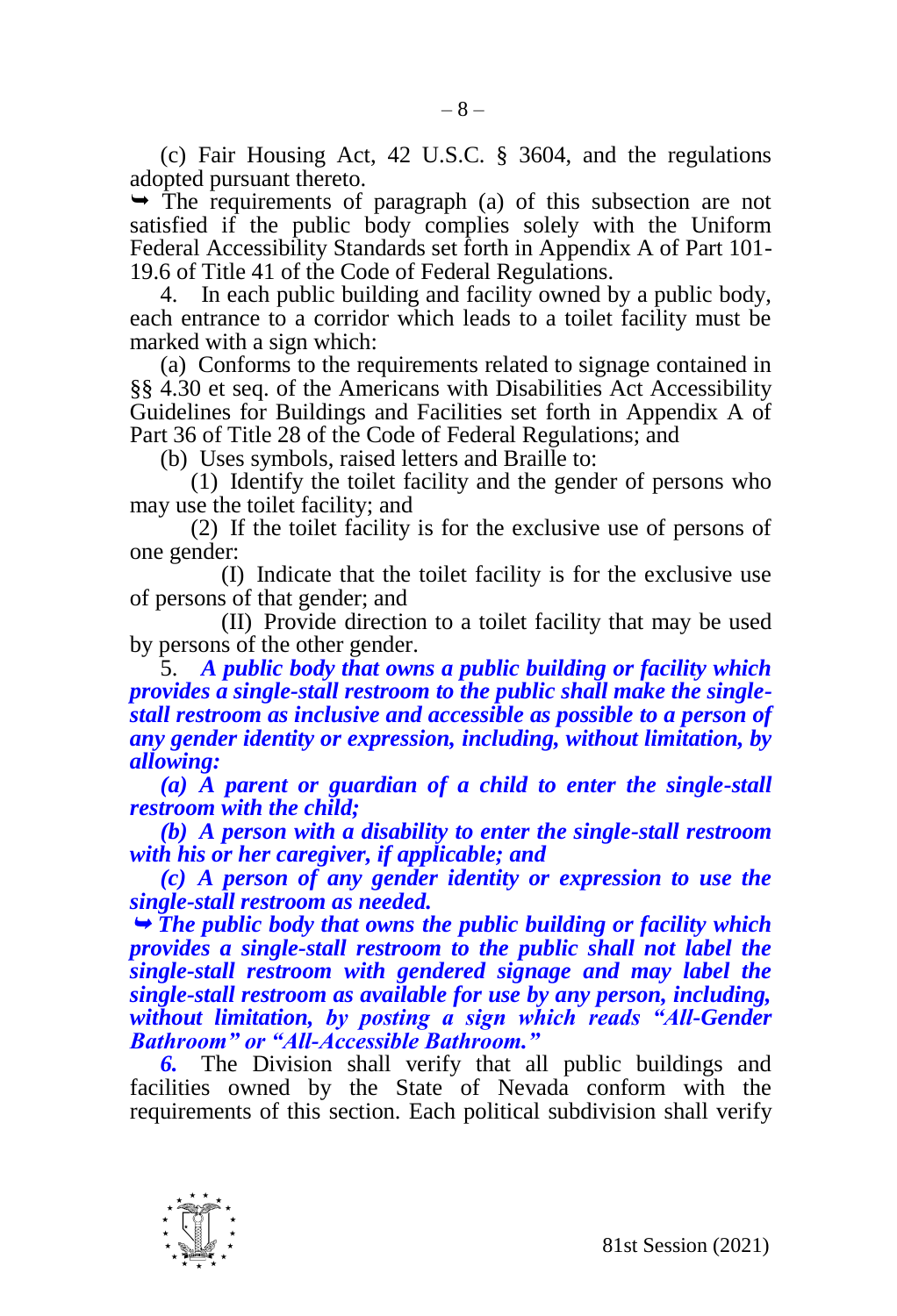that all public buildings and facilities owned by the political subdivision conform with the requirements of this section.

**[**6.**]** *7.* A person may report a violation of this section to the Attorney General.

**[**7.**]** *8.* Upon receiving a report pursuant to subsection **[**6,**]** *7,*  the Attorney General shall notify the public body responsible for the alleged violation. Not later than 30 days after receiving such a notification, the public body shall:

(a) Present evidence to the Attorney General that it is in compliance with this section; or

(b) Begin any action necessary to comply with the requirements of this section and notify the Attorney General of the date on which it will be in compliance with those requirements.

**[**8.**]** *9.* If the public body responsible for the alleged violation fails to comply with this section, the Attorney General shall take such action as is necessary to ensure compliance with this section, including, without limitation, commencing proceedings in a court of competent jurisdiction, if appropriate.

*10. The provisions of this section do not:*

*(a) Establish a private right of action against a public body described in subsection 5 or 6; or*

*(b) Authorize the filing of a complaint with the Nevada Equal Rights Commission,*

*for a violation of the provisions of subsection 5.*

*11. As used in this section:*

*(a) "Caregiver" has the meaning ascribed to it in NRS 449A.306.*

*(b) "Gendered signage" means any sign posted on a singlestall restroom that uses words or images of a person to denominate sex.*

*(c) "Single-stall restroom" means a restroom that:*

*(1) Is intended for individual use; and*

*(2) Contains:*

*(I) A single toilet or a single urinal; or*

*(II) A toilet and a urinal, neither of which is separated from the other by enclosure within a stall.*

**Sec. 12.** Chapter 444 of NRS is hereby amended by adding thereto a new section to read as follows:

*1. The owner or operator of an area that is leased by or on behalf of a public body and is used primarily to provide a service to the public and which provides a single-stall restroom to the public, or such a leased area that is part of a complex of leased areas that provides a single-stall restroom to the public within the* 

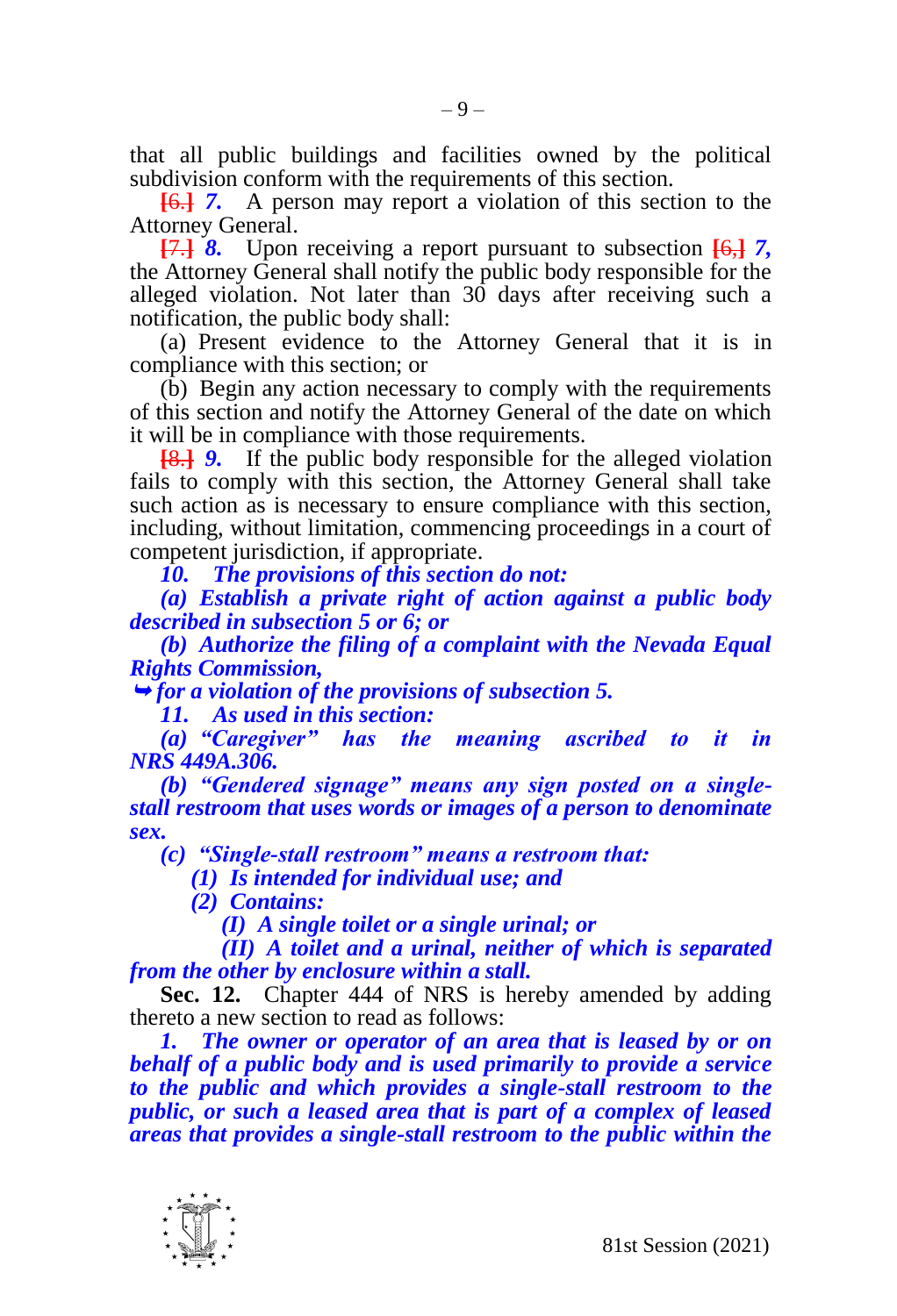*common area of the complex, must make the single-stall restroom as inclusive and accessible as possible to a person of any gender identity or expression, including, without limitation, by allowing:*

*(a) A parent or guardian of a child to enter the single-stall restroom with the child;*

*(b) A person with a disability to enter the single-stall restroom with his or her caregiver, if applicable; and*

*(c) A person of any gender identity or expression to use the single-stall restroom as needed.*

*2. The owner or operator of the leased area that provides a single-stall restroom to the public:*

*(a) Shall not label the single-stall restroom with gendered signage; and*

*(b) May label the single-stall restroom as available for use by any person, including, without limitation, by posting a sign that reads "All-Gender Bathroom" or "All-Accessible Bathroom."*

*3. The provisions of this section apply to such a leased area within a state park that provides a single-stall restroom to the public.*

*4. A contract for such a leased area that does not satisfy the requirements of this section which is entered into on or after October 1, 2021, is void and unenforceable.*

*5. The provisions of this section do not:*

*(a) Establish a private right of action against an owner or operator described in subsection 1; or*

*(b) Authorize the filing of a complaint with the Nevada Equal Rights Commission,*

*for a violation of the provisions of this section.* 

*6. As used in this section:*

*(a) "Caregiver" has the meaning ascribed to it in NRS 449A.306.*

*(b) "Gendered signage" means any sign posted on a singlestall restroom that uses words or images of a person to denominate sex.*

*(c) "Single-stall restroom" means a restroom that:*

*(1) Is intended for individual use; and*

*(2) Contains:*

*(I) A single toilet or a single urinal; or*

*(II) A toilet and a urinal, neither of which is separated from the other by enclosure within a stall.*

**Sec. 13.** NRS 444.047 is hereby amended to read as follows:

444.047 As used in this section and NRS 444.048 and 444.049 **[**,**]** *and section 12 of this act,* unless the context otherwise requires,

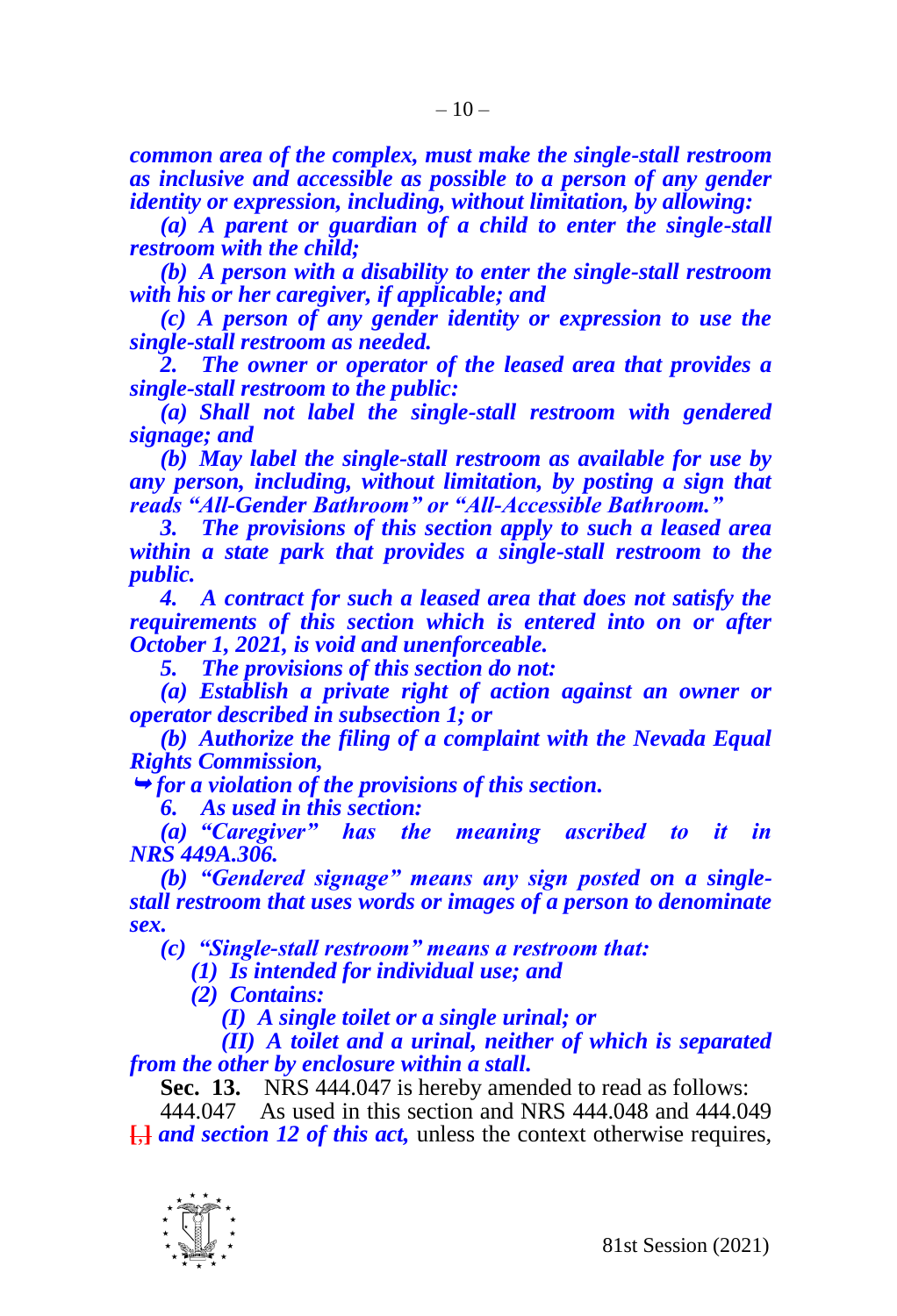"public body" means a governmental body of the State of Nevada, including, without limitation, an agency, department, division or political subdivision of the State of Nevada, or a local governmental body, including, without limitation, a county, city, municipality, township, school district or quasi-municipal corporation.

**Sec. 14.** NRS 444.049 is hereby amended to read as follows:

444.049 1. A person may report a violation of NRS 444.048 *or section 12 of this act* to the Attorney General of the State of Nevada.

2. Upon receiving a report pursuant to subsection 1, the Attorney General shall notify the public body responsible for the alleged violation. Not later than 30 days after receiving such notification, the public body shall:

(a) Present evidence to the Attorney General that it is in compliance with NRS 444.048 **[**;**]** *or section 12 of this act;* or

(b) Begin any action necessary to comply with the requirements of NRS 444.048 *or section 12 of this act* and notify the Attorney General of the date on which it will be in compliance with those requirements.

3. If the public body fails to comply with NRS 444.048 **[**,**]** *or section 12 of this act,* the Attorney General shall take such action as is necessary to ensure compliance with NRS 444.048 **[**,**]** *or section 12 of this act,* including, without limitation, commencing proceedings in a court of competent jurisdiction, if appropriate.

**Sec. 15.** NRS 447.135 is hereby amended to read as follows:

447.135 1. Each owner, lessor, lessee or operator of a public accommodation shall mark each entrance to a corridor in the public accommodation which leads to a toilet facility with a sign which:

(a) Conforms to the requirements related to signage contained in §§ 4.30 et seq. of the Americans with Disabilities Act Accessibility Guidelines for Buildings and Facilities set forth in Appendix A of Part 36 of Title 28 of the Code of Federal Regulations; and

(b) Uses symbols, raised letters and Braille to **[**:**]** *, except as otherwise provided in section 1 of this act:*

(1) Identify the toilet facility and the gender of persons who may use the toilet facility; and

(2) If the toilet facility is for the exclusive use of persons of one gender:

(I) Indicate that the toilet facility is for the exclusive use of persons of that gender; and

(II) Provide direction to a toilet facility that may be used by persons of the other gender.